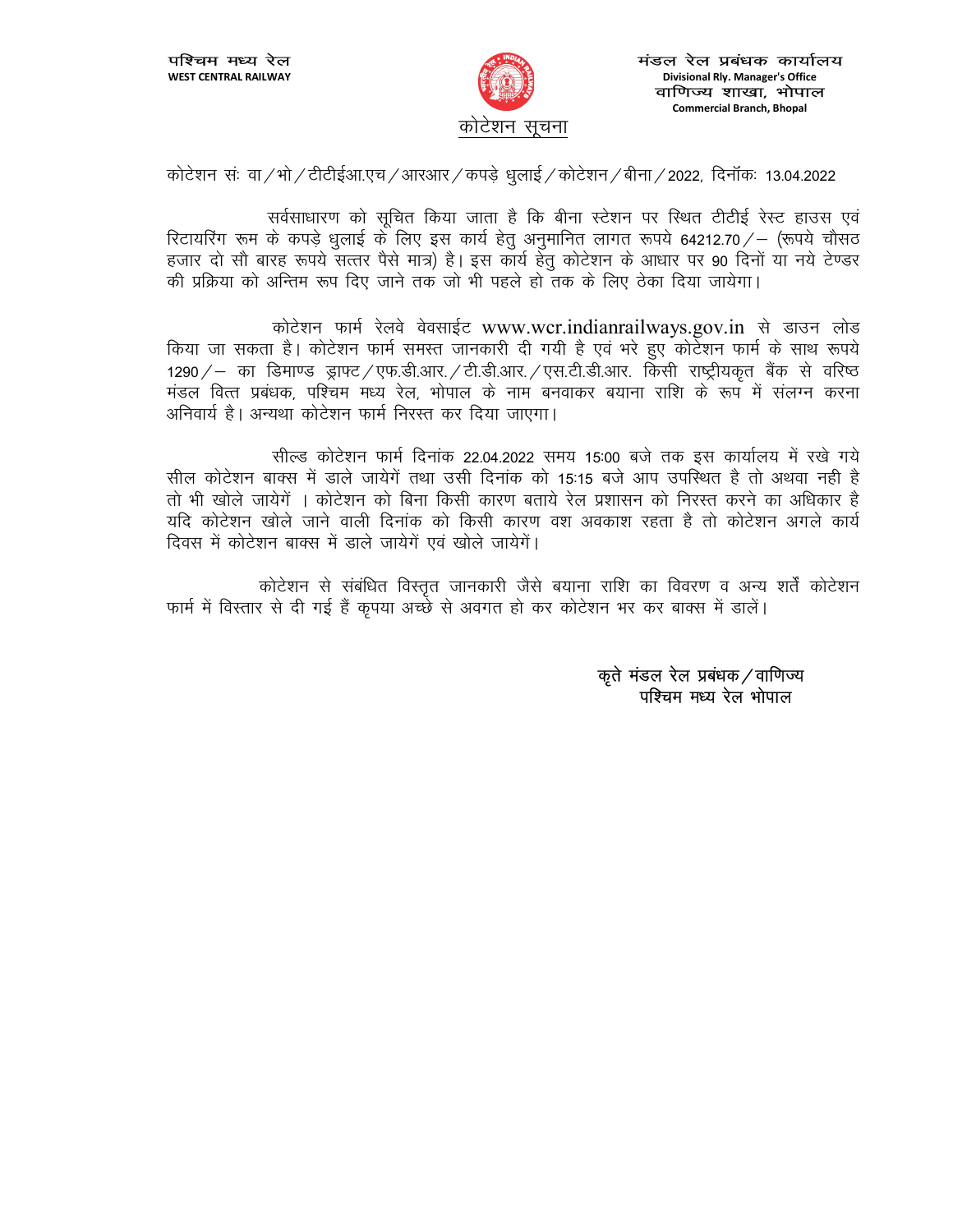# <u>बीना स्टेशन पर स्थित टीटीई रेस्ट हाउस एवं रिटायरिंग रूम के कपड़े धुलाई का कार्य 90 दिन या नये</u><br><u>ठेके की प्रक्रिया को अंतिम रूप दिए जाने तक जो भी पहले हो तक के लिये कराने हेतु कोटेशन फार्म कार्य</u> की अनुमानित कुल लागत रूपये 64212.70

मंडल रेल प्रबंधक (वा)<br>पश्चिम मध्य रेल भोपाल

फोटो

विषयः- बीना स्टेशन पर स्थित टीटीई रेस्ट हाउस एवं रिटायरिंग रूम के कपड़े धुलाई हेतु।

|   | संस्था का नाम $/$ प्रार्थी का नाम       |  |
|---|-----------------------------------------|--|
|   | पिता का नाम                             |  |
|   |                                         |  |
| 2 | पत्र व्यवहार के लिये पूर्ण पता          |  |
|   |                                         |  |
|   |                                         |  |
| 3 | (बयाना राशि हेतु) डी डी/एफ डी आर/टी     |  |
|   | डी आर/एस टी डी आर की संख्या एवं जारी    |  |
|   | करने वाली बैंक का नाम, दिनांक एवं रूपये |  |
|   |                                         |  |
|   |                                         |  |
|   |                                         |  |
| 4 | सस्था प्रमुख ⁄कोटेशनदाता का आधार कार्ड  |  |
|   | नं व प्रति                              |  |

मैने इस कोटेशन की समस्त शर्तो व कार्य निर्देशों को अच्छी तरह से पढ़ लिया है व समझ लिया है व तदानुसार कार्य करने को तैयार हूं ।

संस्था प्रमुख / कोटेशनदाता के हस्ताक्षर

नाम $:$ 

पिता का नाम :

दिनांक :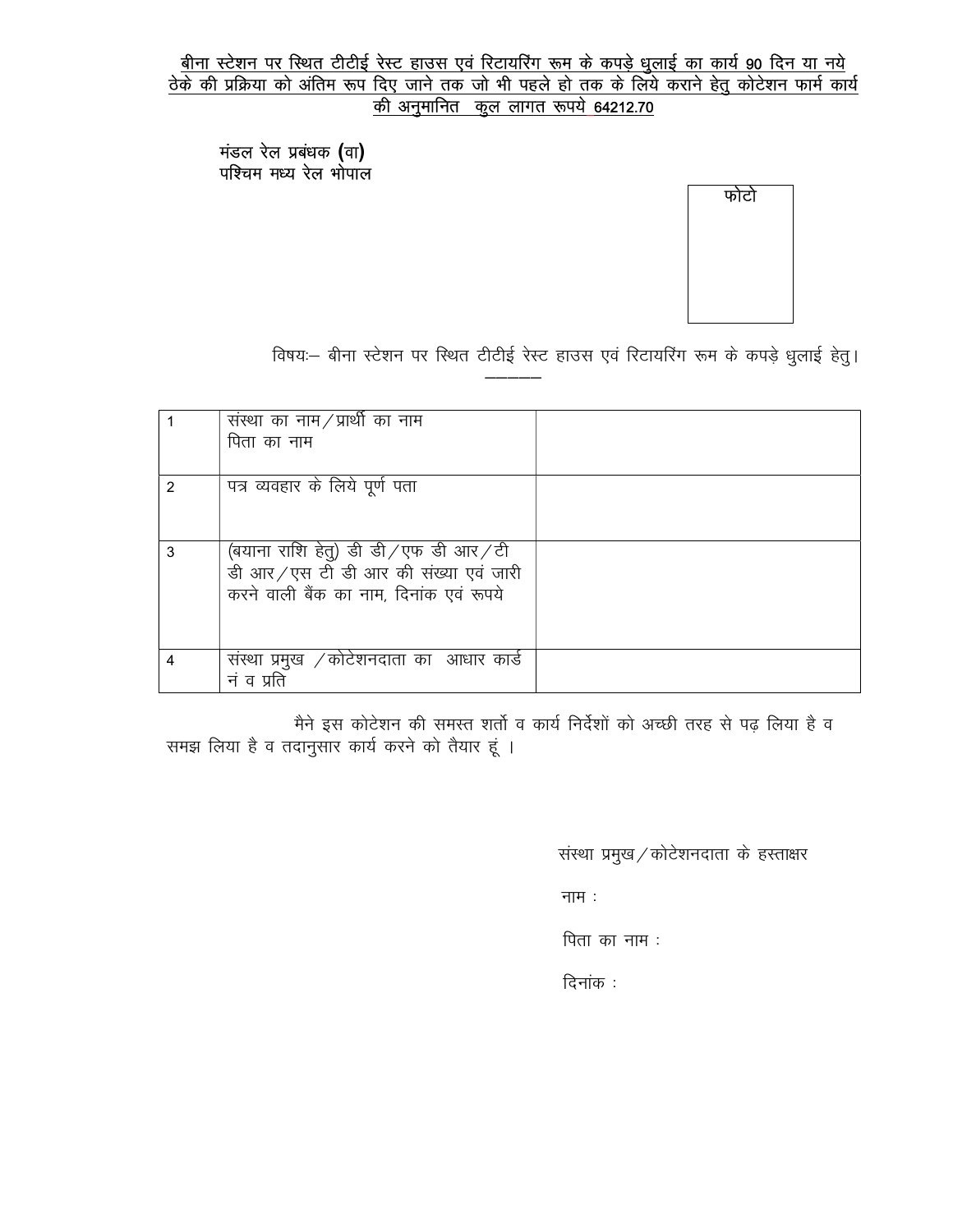## <u>कोटेशनदाता द्वारा दिये जाने वाले रेटस</u>

विषयः- बीना स्टेशन पर स्थित टीटीई रेस्ट हाउस एवं रिटायरिंग रूम के कपड़े धुलाई कार्य ।

कार्य की अवधि 90 दिन या नये ठेके की प्रक्रिया का अंतिम रूप दिये जाने तक जो भी पहले हो तक ।

| <b>TO HERE IN THE SHIP WAS THE SECOND TO THE THAT ALCOHOL</b> |                         |                 |                              |                          |  |
|---------------------------------------------------------------|-------------------------|-----------------|------------------------------|--------------------------|--|
| क्र.                                                          | कपड़ो के कार्य का विवरण | 90 दिन की कपड़ो | कोटेशनदाता द्वारा दी गई दरें |                          |  |
|                                                               |                         | की संख्या       |                              |                          |  |
|                                                               |                         |                 |                              |                          |  |
|                                                               |                         |                 | प्रति नग दरे                 | कुल 90 दिन की लागत रूपये |  |
| 1.                                                            | चादर प्रेस सहित         | 4152            |                              |                          |  |
| 2.                                                            | ताकिया कवर              | 2076            |                              |                          |  |
| 3.                                                            | मच्छरदानी               | 18              |                              |                          |  |
| 4.                                                            | कंबल                    | 210             |                              |                          |  |
| 5.                                                            | परदे                    | 30              |                              |                          |  |
| 6.                                                            | टॉवल बड़ी               | 270             | कुल राशि रूपये               |                          |  |
|                                                               |                         |                 |                              |                          |  |
|                                                               |                         |                 | जी.एस.टी. 18 प्रतिशत         |                          |  |
| कूल राशि रूपये                                                |                         |                 |                              |                          |  |

## रिटायरिंग रूम के कपड़ो की धलाई की 90 दिन की संख्या

नोट :- उपरोक्त रेट समस्त टैक्स इत्यादि को जोडकर कोड करें।

कोटेशन दाता के हस्ताक्षर

कोटेशन दाता का नाम/पता

मोबाइल नम्बर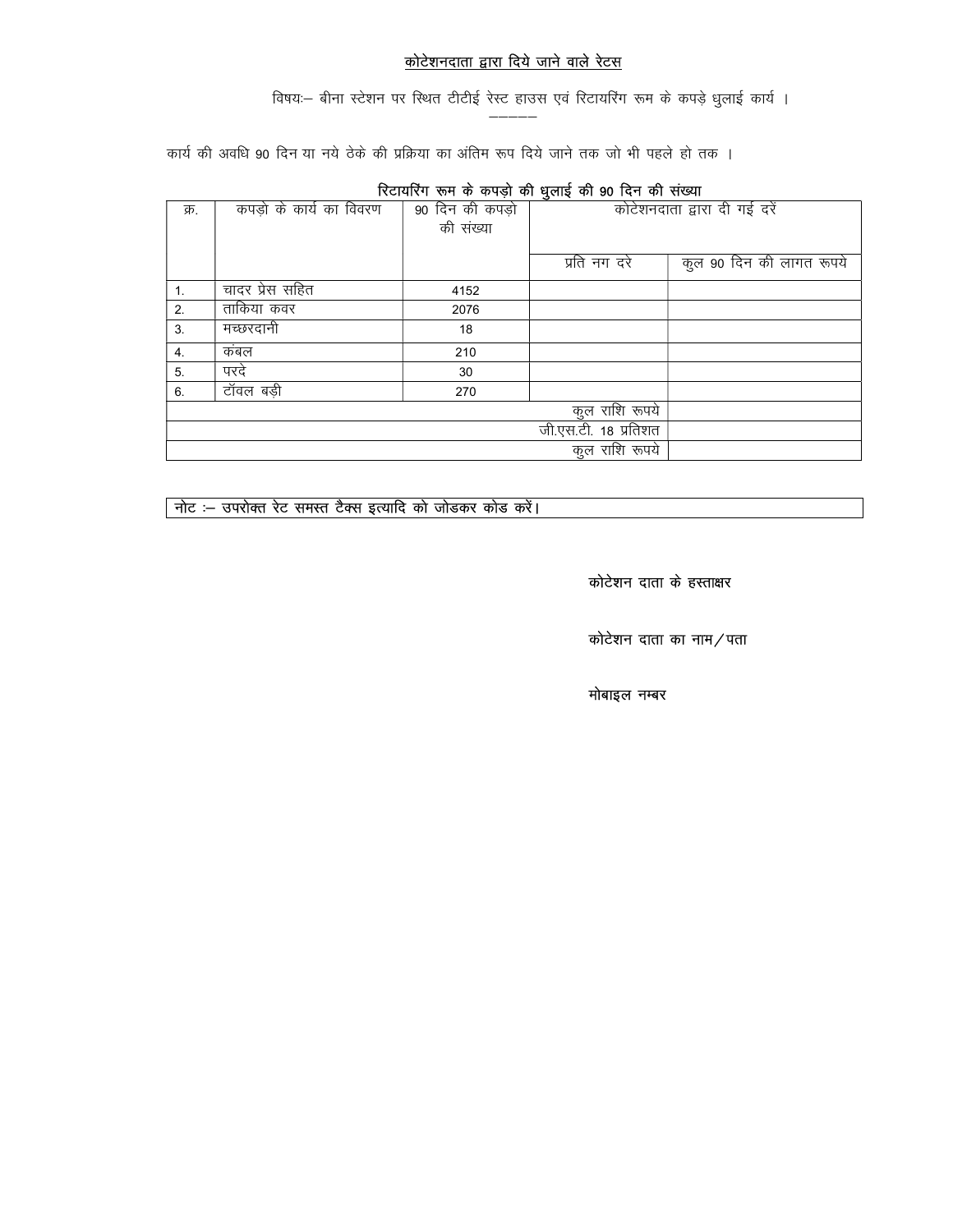## कार्य निर्देश

| 1. | उक्त कार्य संलग्न एनेक्सर अनुसार।                                                             |
|----|-----------------------------------------------------------------------------------------------|
| 2. | ठेकेदार को स्वयं कपड़े धुलाई हेतु रिटायरिंग रूम/टीटीई रेस्ट हाउस कार्यालय भोपाल से लेने होगें |
|    | तथा सात दिनों के अंदर कपड़े धोकर उसी जगह वापस करने होगें।                                     |
| 3. | कपड़ो की धुलाई एवं प्रेस साफ एवं ठीक तरह से होना चाहिये ।                                     |
| 4. | कपड़ों के फटने, गलने एवं चोरी होने की जुम्मेदारी ठेकेदार की होगी तथा उसे उसका                 |
|    | जुर्माना/कीमत देना होगा ।                                                                     |
| 5. | रिलवे द्वारा दी गई सभी शर्तो का पालन करना होगा ।                                              |
| 6. | भुगतान बिलों के आधार पर किया जायेगा बिल स्टेशन अधीक्षक भोपाल के कार्यालय में तीन प्रतियों में |
|    | बनाकर जमा करना होगा ।                                                                         |
| 7. | यह ठेका 90 दिल के लिए दिया जावेगा ।                                                           |
| 8. | ऊपर दिये गये सभी कपड़ों के रेट दर्शाना आवश्यक है अन्यथा कुटेशन रद्द किया जा सकता है।          |
| 9. | शील बंद कूटेशन इस कार्यालय में दिनांक 22.04.2022 तक समय 15:00 बजे तक पहुंच जाना चाहिये        |
|    |                                                                                               |
| 9. | आवश्यकता होने पर उपरोक्त कपड़ो के अलावा अन्य कपड़े भी धुलवाये जा सकते है।                     |
| 10 | रेल प्रशासन को शर्ते को बढ़ाने घटाने का पूर्ण अधिकार रहेगा                                    |

कोटेशन दाता के हस्ताक्षर

कृते मंडल रेल प्रबंधक**(**वा**)**<br>पश्चिम मध्य रेल भोपाल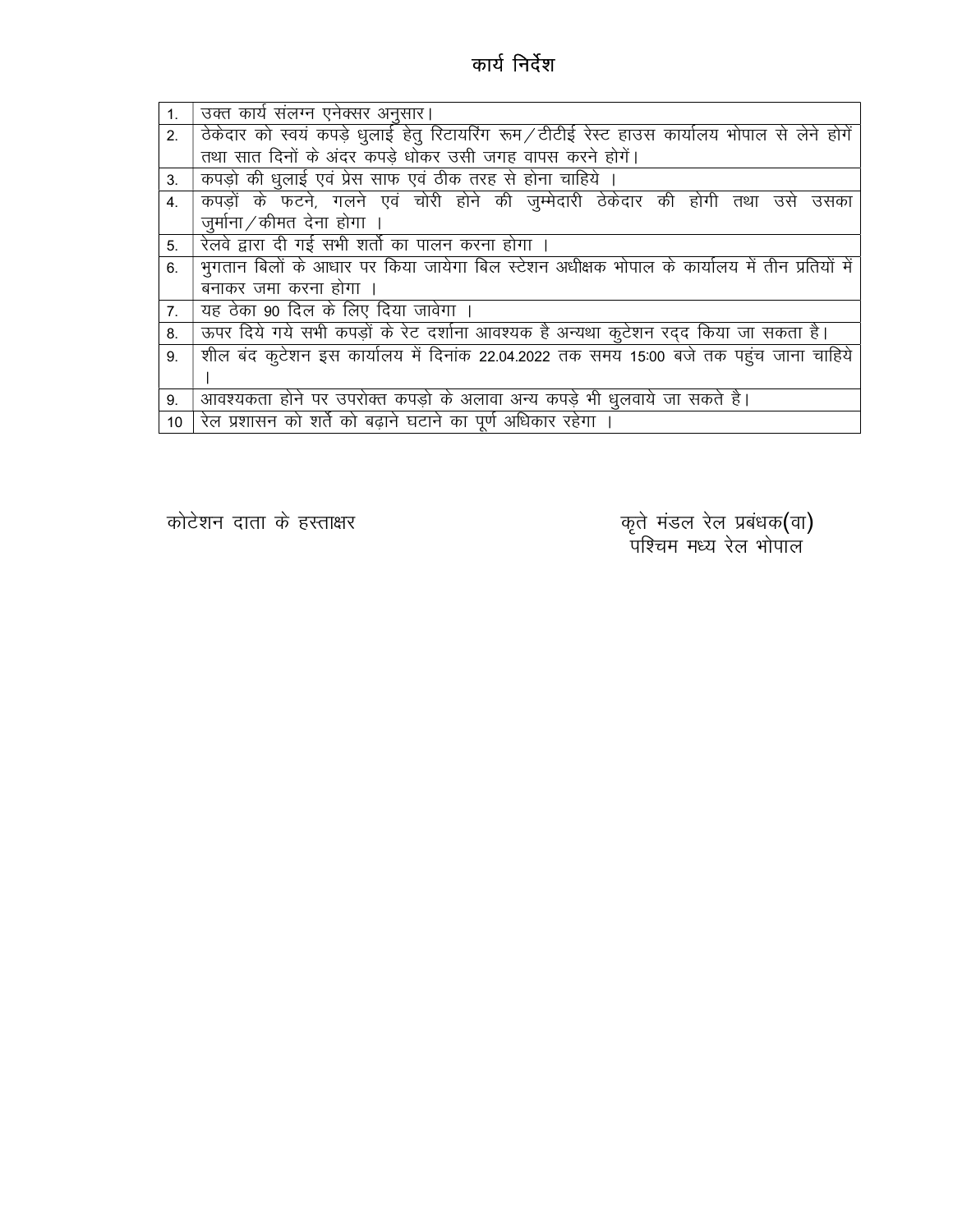#### A- Earnest Money

1-The quotation should be accompanied by Earnest Money Deposit of Rs 1290/- quotations without or with less earnest money will be rejected. The earnest money should be in the form of DD /TDR/STDR for six month duly issued by Nationalised /sechedule bank drawn in favour of Sr Divisional Finance Manager West Central Railway Bhopal .

The earnest money as stipulated in quotation above shall accompany each quotation form

The Earnest money will be returned to the unsuccessful quotationer (s), the Earnest money of the successful quotationer will be adjusted towards part of Performance Gurantee . In such case no interest will be payable to the successful quotationer.

The Earnest money shall remain deposited with the Sr Divisional finance Manager West Central Railway, Bhopal for a period of at least 120 days from the date of the opening of the quotation.

The Earnest money deposited is liable to be forfeited if the quotationer withdraws or amends impairs or derogates from the tender, any condition in any respect within the period of validity of his offer.

If the successful quotationer fails to furnish the PG as required and fails to return formal agreement with acceptance then the Earnest money Rs 1290/- shall be liable to be forfeited by the West Central Railway.

The original contractor shall be debarred from participating in the quotation for executing the balance work, .if the failed contractor is a JV or a partnership firm then every member /partner of such a firm would be debarred from participating in the quotation for the balance work either in his/her individual capacity or as partner of any other JV/partnership firm.

In the event of unsatisfactory service during the contract period and due to this if the contract is terminated in this circumstance the security deposit will be forfeited by the Railways Security deposit to be paid to contractorwill be utilized for the due fulfillment of contract.

#### B- Performance Gurantee

1. Performance Gurantee for the work should be 3% of the contract value. The earnest Money deposited by the contractor with his tender will be retained by the Railways as a part of PG for the due & faithful fulfillment of the contract by the contractor. The balance to make up the PG may be deposited by the contractor with in time before start of work.

2. The performance guarantee (PG) shall be submitted by the successful bidder after the letter of acceptance (LOA) has been issued, but before the signing of the contract agreement. Thus PG shall be initially valid upto the stipulated date of completion plus 60 days beyond that, in case the time for completion of work gets extended, the contractor shall get the validity of PG extended to cover such extended time for completion of work plus 60 days.

Performance gurantee shall be released after satisfactory completion of the work and maintence period is over.The procedure for releasing should be same as for security deposit.

Wherever the contract gets rescinded, the security deposit should be forfeited  $\&$  the performance guarantee shall be encashed and the balance work should be done separately.

The balance work shall be done independently without risk and cost of the original contractor.

The original contractor shall be debarred from participating in the quotation for executing the balance work, .if the failed contractor is a JV or a partnership firm then every member /partner of such a firm would be debarred from participating in the quotation for the balance work either in his/her individual capacity or as partner of any other JV/partnership firm.

In the event of unsatisfactory service during the contract period and due to this if the contract is terminated in this circumstance the security deposit will be forfeited by the Railways Security deposit to be paid to contractorwill be utilized for the due fulfillment of contract.

#### C-Payments :

1-No payment for work done will be released unless the PG and SD money are submitted before the agreement.Payment shall be made on monthly basis the contractor shall submit their monthly bills in 4 copies duly verified & certified by Station Manager & Railway administration shall make payment accordingly.Taxes shall be deducted at source as per applicable rules.

2-Daily work done register will be maintained at Janitor to record details of work done at Station and it should be signed by Station Manager and contractor or his authorized representative. 3-No intrest or damage for delay in payment of bill or any amount due to the contractor for any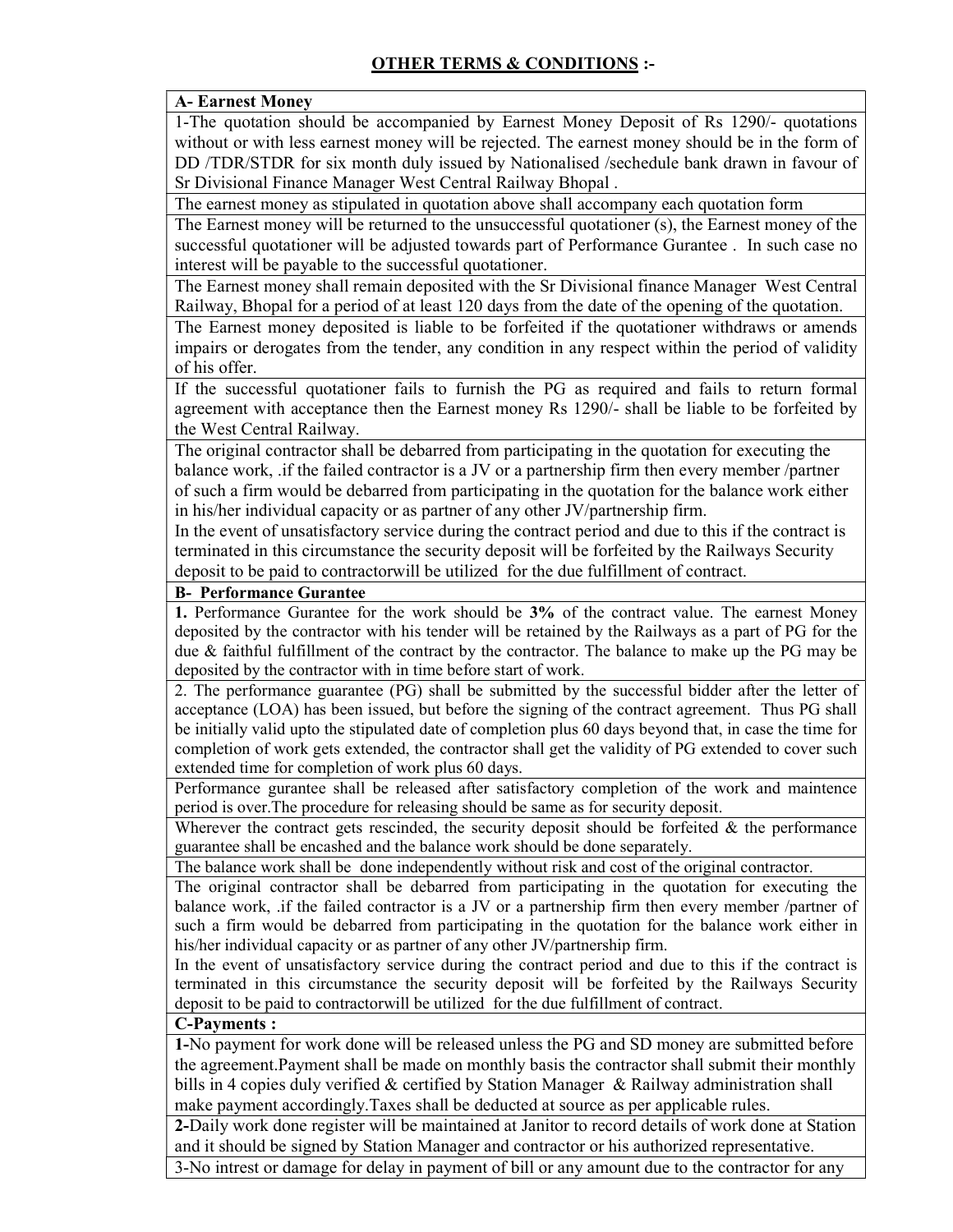reason whatsoever shall be admissible.

#### D- Penalty Clause:

1-The details for the unsatisfactory work done by contractor will be recorded by station Manager in the separate penalty register maintained at the office of Station Manager and it will be the responsibility of the contractor or his representative to sign the register the register on the same day . Penalty of up to Rs 5000/- on each occasion will be levied for unsatisfactory work done. This will be at the sole discretion of the Railway administration through SrDCM/BPL .Station Manager has also been empowered to impose the fine of up to Rs 500/- on per occasion .But in any case total fine will not exceed Rs 2000/- per day.

2- Any damages to Railway equipment/property caused on account of negligence of contractor or his representative shall be recoverable fully from his bill and decision of the Rly administration shall be final and binding on the contractor.

#### E-General Condition :

1-On behalf of the President of India Divisional Railway Manager (Commercial) Bhopal ( Here in referred to as West Central Railway) invites sealed quotation form established and reliable contractors/quotationers for work as set forth in the schedule of work as mentioned in in quotation form.

2-All offers in the prescribed form should be submitted in sealed packet & super scribed with the name of work.

3-All offers should be submitted before the time and date fixed for the receipt of the offers as set forth in the quotation. Offers received after the stipulated time  $\&$  date published in the quotation notice will be liable to be rejected.

4-The offer should be submitted in a sealed cover addressed to Divisional Railway Manager (Commercial) Bhopal W C Railway by 15:00 on dt. 22  $/04/2022$  & the received offers will be opened on the same day at 15:15 Hrs.

5-All erasers & alterations made in filling the quotation documents must be attested/initiated by the quotationer no advise of any change in rate or conditions after the opening of the quotation will be entertained.

6-Rly administration reserves the right of postponement of the date of opening of quotation rejection of any or all quotation received or cancellation of this quotation notice without assigning any reason.

7-The contractor shall note that no compensation due to any injury, loss of life or lass of material shall be payable by the Railway. Administration and contractor shall have to pay all the claims due as compensation in case of accident , injury to their labour/supervisor etc for whatsoever reason.

8-If the quotationer deliberately gives wrong information in his quotation or creates circumstances for acceptances of his quotation the Railway reserves the right to reject such quotation at any stage and forfeit his EMD/performance Guarantee .

9- Contractor should not engage minor labour & should also ensure that only physically fit persons should be deployed for the job.

10- The contractor shall be responsible for compliance with the provision of the hours of employment regulations in respect of the staff employed by the contractor.

11-The contractor shall comply with the provision of Payment of Wages Act and the minimum Wages Act or any other rules made there under as amended from time to time in respect of all employees employed by him in connection with this contract.

12-Any dispute or difference arising out of the agreement (for which provision does not exit in this agreement) shall be referred to sole arbitrator of Divisional Railway Manager West Central Railways, Bhopal proceeding of the Arbitration will be conducted as per Arbitration and Conciliation Act 1996 as amended thereafter.

13-All the disputes arising out of this contract shall be subject to Courts with in Bhopal jurisdiction only. Contractor will enter into agreement after being awarded awarding latter of allotment.

14-The contractor shall abide by the provisions of contract labour Act -1970 , payment of Wages act -1963, Minimum wages act 1948 Child labour act 1986 and any other act(s) applicable to this contract as modified from time to time.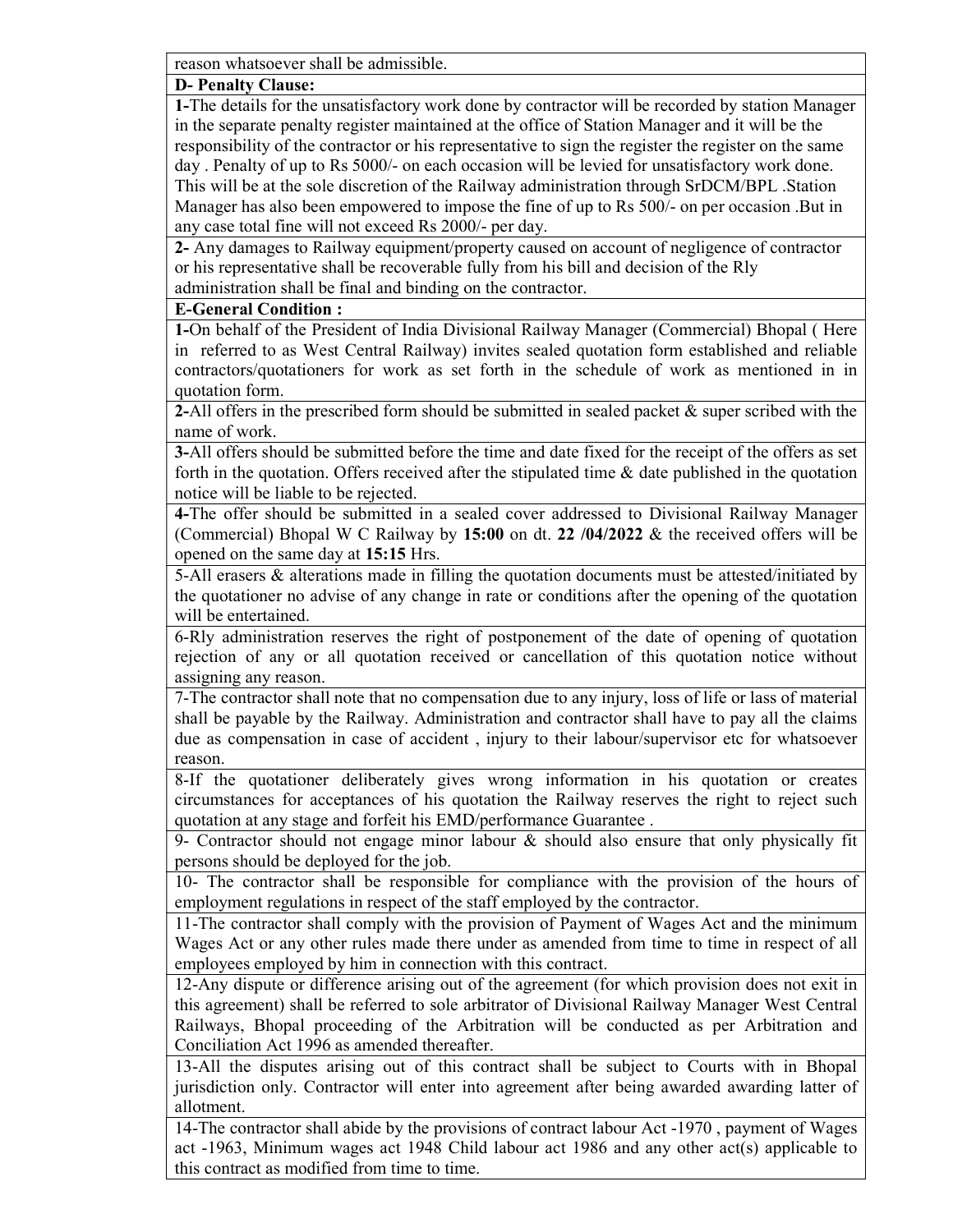15- The Railway administration will be at liberty to terminate this contract at any time without assigning any reason Railway administration will not be liable for any loss caused to contractor due to termination of this work.

F-Rate : The rates quoted shall be all inclusive of the following :-

1- Cost of equipment required for cleaning work ,labour work, tools, equipment, tackles and supervision.

2-All taxes as applicable will be borne by contractor.

#### G-Acceptance of Quotation

1-The West Central Railway may accept or reject any quotation without assigning any reason or may not accept the lowest or any quotation.

2-Acceptance of quotation will be communicated by a formal acceptance letter .The date of starting the contract will be deemed as mentioned in contract award letter.

In case of multiple L-1 rules contained in Rly board letter no 2017/Trans/01/policy dt 08.02.2018 applicable for selection of lowest bidder.

Signature of Offeror/quotationer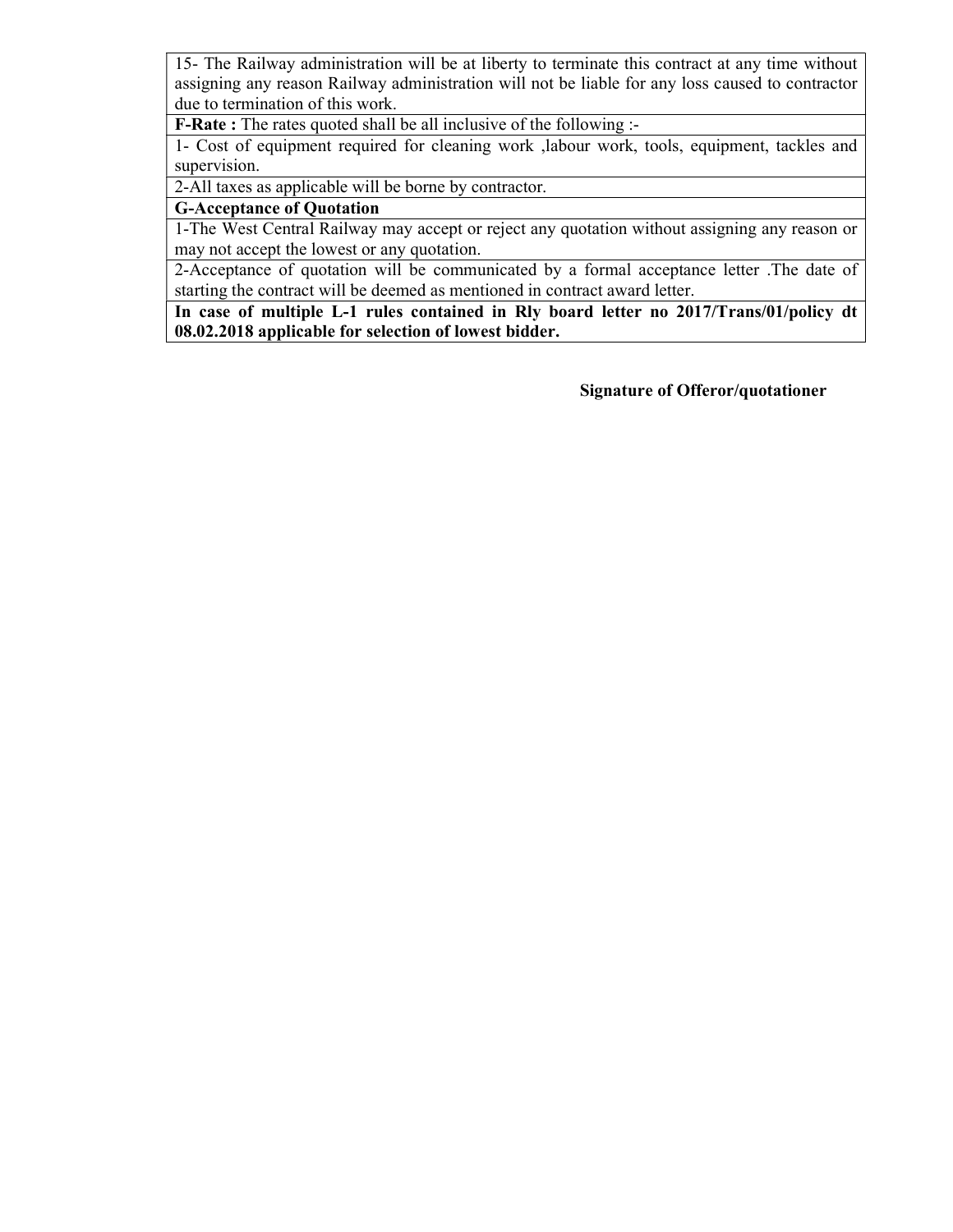## कोटेशन के साथ निम्नलिखित दस्तावेज की प्रति अनिवार्य रूप से संलग्न करें

फर्म को लिनेन की वाशिंग एवं क्लीनिंग व्यवसाय के क्षेत्र में अनुभव होना चाहिए। केवल ऐसे<br>अनुभवी एवं योग्य फर्म जो इसी तरह के कार्य को बिना किसी शिकायत के निष्पादित करने के दस्तावेज<br>रखते हो के साथ आवेदन करें।

- 1.जी एस टी का प्रमाण पत्र
- 2.पेन कार्ड की प्रति
- 3. आधार कार्ड की प्रति
- 4. अनुभव प्रमाण पत्र

कुटेशनदाता के हस्ताक्षर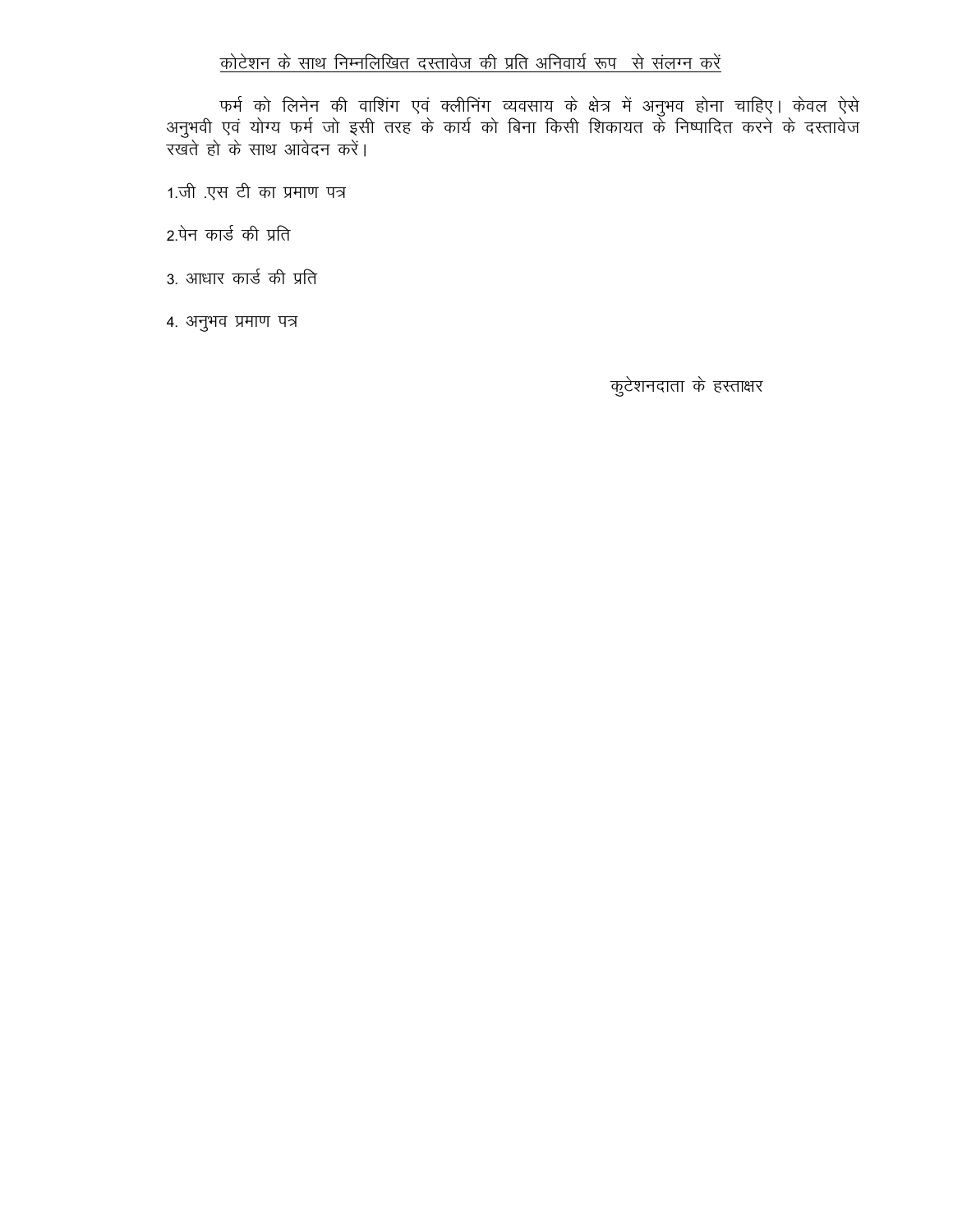## —विशेष शर्तें—

- रिटायरिंग रूम / टी.टी.ई रेस्ट हाउस में उपयोग लाये जाने वाले कपड़ों की 90 दिन में 01. धुलाई / ड्रायक्लीनिंग की अनुमानित संख्या को कार्य—सूची में दर्शाया गया है ।
- $02.$ करना होगा व धुलाई किये हुए या ड्रायक्लीनिंग किये हुए कपड़ों को प्रेस कर प्राप्ति से दूसरे दिन रिटायरिंग रूम टी.टी.ई रेस्ट हाउस में ही वापस करना होगा । अन्यथा ठेकेदार पर रुपये 20 / -प्रतिदिन के हिसाब से जुर्माना किया जायेगा तथा 30 दिन की अवधि में धृलाई हेतु दी गई सामग्री यदि वापस नहीं की जायेगी तो जुर्माना राशि के साथ ही वापस नहीं की गई सामग्री की वर्तमान कीमत जो कि मड़ल भण्डार नियत्रक से प्राप्त की जायेगी, के अनुसार कटौती की जायेगी।
- ठेकेदार को रिटायरिंग रूम/टी.टी.ई रेस्ट हाउस के जॉनीटर/कर्स्टोडियन से धूलाई/ड्रायक्लीनिंग 03. हेतू कपड़ों की अच्छी तरह जॉच/गिनती कर प्राप्त करना होगा। तथा अच्छी हालत में कपड़ों की धुलाई / ड्राईक्लीनिंग व प्रेस करने के दौरान कपड़ों के फटने या जलने व गुम हो जाने पर रेलवे के विशिष्टीकरण के अनुसार सात दिन के अन्दर बदली करके देना होगा तथा ऐसा न करने पर  $20$  / – रूपये प्रतिदिन के हिसाब से जुर्माना देना होगा । अन्यथा 7 दिन की अवधि के उपरान्त 30 दिन की अवधि तक सामग्री वापस नहीं करने तक जुर्माना राशि के साथ—साथ सामान की मार्केट वेल्य की राशि की कटौती रनिंग बिल से की जायेगी ।
- .<br>ठेकेंदार द्वारा धूलाई / ड्रायक्लीनिंग किये गये कपडों की स्वच्छता यदि संतोषजनक नहीं होने पर 04. उन्हें मुफ्त धोना होगा तथा इस कारण से धूलाई / ड्रायक्लीनिंग में हुये अनावश्यक विलम्ब के लिये उपर दी गई शर्त क्र. 2 व 3 के अनुसार कार्यवाही की जायेगी ।
- ठेकेदार को धलाई / ड्रायक्लीनिंग किये गये कपड़ों की वास्तविक संख्या के अनुसार भगतान किया 05. जायेगा।
- इस ठेके में रेल्वे की अनुबन्ध सम्बन्धी सामान्य शर्ते व विशेष शर्ते दोनों लागू होंगी। यदि इसमें किसी 06. विरोधाभास की स्थिति में सामान्य शर्ते मान्य होंगी ।
- भूगतान की शर्तः— रिटायरिंग रूम / टी.टी.ई रेस्ट हाउस ड्रायक्लीनिंग किये गये कपड़ों की 07. वास्तविक संख्या के आधार पर स्वीकृत दर के अनुसार एक माह में एक बार भूगतान देय होगा। कोटेशन को बिल तैयार कर प्रतिमाह की 10वीं तारीख तक स्टेशन मास्टर के कार्यालय में जमा करना होगा तथा स्टेशन मास्टर इन बिलों को साइट रजिस्टर के अनुरूप चैक कर तथा अवश्यक प्रविष्टियों को पूर्ण कर इस कार्यालय में प्रस्तुत करवायें। लागू होने वाले आयकर व अन्य कर आदि तथा जुर्माना राशि इत्यादि की कटौती करने के बाद बिलों का भुगतान किया जायेगा ।
- रेलवे की GCC-2018 की कण्डीशन (Duly Amended) इस कार्य के लिये लागू होगी । 08.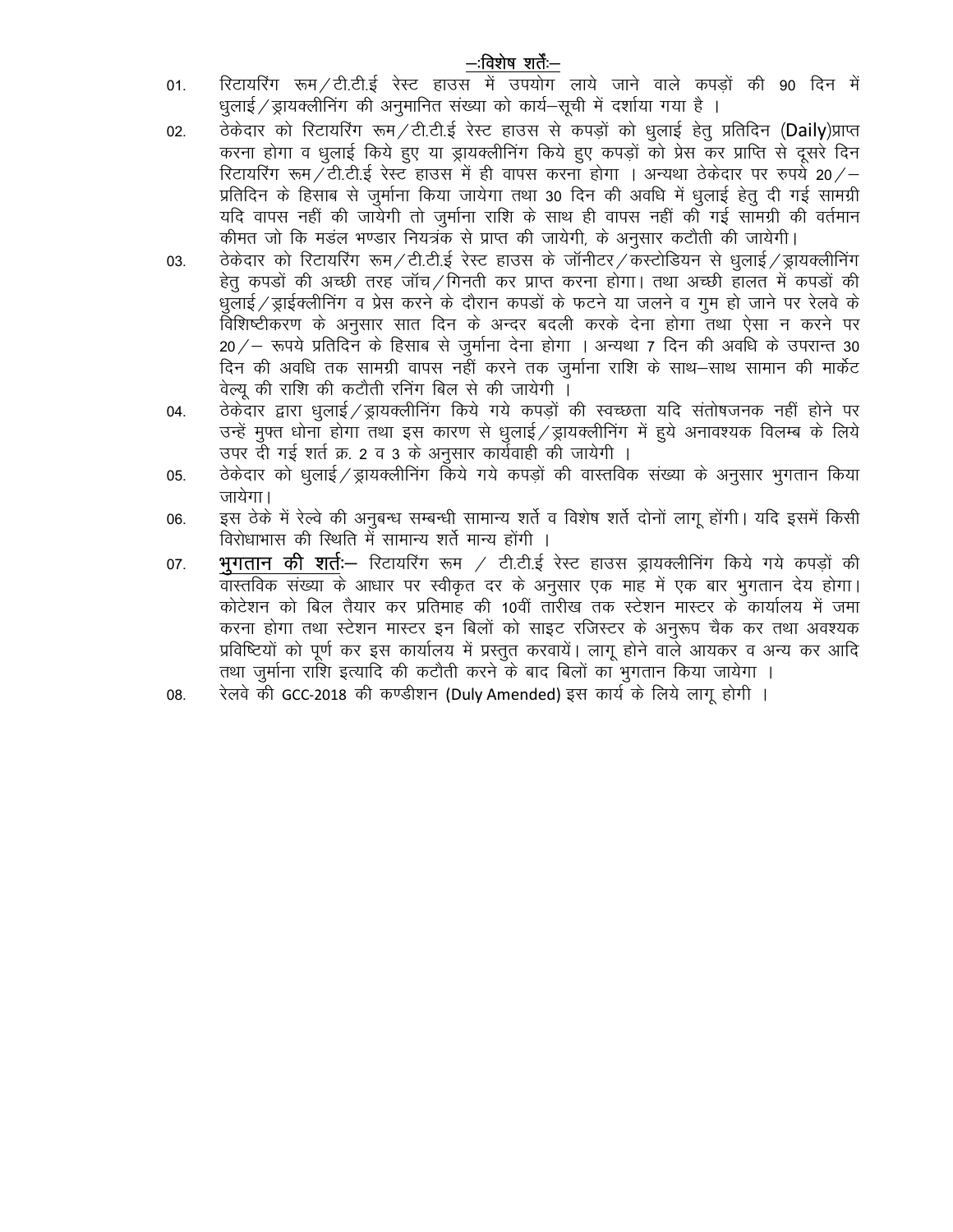(अ) ठेका ⁄ निविदा शर्तो के तहत अथवा इस निविदा के अधीन किसी अन्य तरह के अथवा इससे संबंधित किसी बात को लेकर या इसके सही तात्पर्य के बारे में अथवा निर्दिष्ट प्रावधानों में से किसी व्याख्या को लेकर (इसमें कथित निविदा शर्तो के तहत किसी प्रकरण के बारे में और साथ ही निविदाकार द्वारा दावा प्रमाण पत्र न दिये जाने संबंधी किसी प्रकरण के विषय में निर्णय के लिये विशेष उपबन्ध को छोड़कर)किसी समय उत्पन्न हये मतभेद अथवा विवाद होने की स्थिति में इस पर निर्णय कराने के लिये इसे निम्नलिखित के समक्ष भेजा जायेगा।

(1)इन प्रकरणों पर निर्णय प्रदान करने वाले एक मात्र मध्यस्थ महाप्रबन्धक होगें या उनके द्वारा नामित कोई राजपत्रित रेल अधिकारी होगा। ऐसे नामांकन रू. 5,00,000 / – (रूपये पॉच लाख से कम)के प्रकरणों के लिये होगा । और ऐसे मामले जो जटिल प्रकृति के होने या न होने के निर्णय के महाप्रबन्धक ही एकमात्र निर्णायक होगें।

(2)अनुवर्ती उपधारा में निर्दिष्ट नियम के अनुसार सामान हैसियत वाले ऐसे दो राजपत्रित रेल अधिकारी मध्यस्थ नियुक्त किये जायेगे जिन्हें रू. 5,00,000 / - (पॉच लाख) के सभी दावों पर निर्णय करना होगा और इसके ऊपर की राशि वाले ऐसे सभी दावों पर जिसमें यदि जटिल प्रकृति शामिल है तो इसके राशि या मुल्यों पर विचार किये बिना ही इस पर निर्णय लेगें । इस प्रकरण की प्रकृति जटिल है अथवा नहीं, का निर्णाय केवल महाप्रबन्धक करेंगे जो मध्यस्थों के बीच विचारों में मतभेद होने पर मामले को विवाद प्रकरण अधीन करते हुये इसे अधिनिर्णायक अनुवर्ती उपधारा (पअ) में निर्दिष्ट नियमानुसार प्रकरणों हेतु नियुक्त होते है । मध्यस्थ के निर्णय अथवा उनके द्वारा असहमत होने की स्थिति में,उनके द्वारा नियुक्त अधिनिर्णायक का निर्णय ही अंतिम / बाध्यकारी और निर्णायक होगा । मध्यस्थ अधिनियम 1940 और इसके अधाीन किसी नियमों के प्रावधानों और उसके किसी संविधानिक संशोधनों का इस निविदा के लिये दिया हुआ/सम्मिलित माना जायेगा ।

(3) जहाँ रू.3,00,000/ – (रूपये तीन लाख) के दावों का प्रकरण है, उसमें मध्यस्थ/मध्यस्थों अधिनिर्णायक या इस रूप में नियुक्त जो / कोई भी हो,उन सभी प्रकरणों का निर्णय प्रदान करेंगे । इस निर्णयों में विवाद वाले हर एक प्रकरणों का मदवार पृथक रूप से लिये निर्णयों का अलग–अलग मध्यस्थता दर्शाते हुये निर्णय देगें । रू.3,00,000 / - (रू.तीन लाख)से अधिक राशि के दावों पर मध्यस्थ / मध्यस्थों / अधिनिर्णायक या इस रूप में नियुक्त जो कोई भी हो इस बारे में स्पष्ट निर्णय प्रदान करेंगे । (अर्थात् निर्णयों को युक्तिसंगत प्राथमिकता प्रदान करते हये।)

(4)उपयुर्क्त उपधारा (11) में निर्दिष्ट दो माध्यस्थों की नियुक्ति के प्रयोजन के लिये, रेल प्रशासन द्वारा रेलवे के एक या एक से अधिक विभाग से कम तीन राजपत्रित रेल अधिकारियों के नाम पैनल ,निविदाकार के पास भेजा जायेगा निविदाकार द्वारा इस पैनल में शामिल नाम के अलावा एक नाम उत्तराधिकारी से सूझाव मांगेगे । महाप्रबन्धक अथवा उत्तराधिकारी द्वारा निविदाकार के मनानीत सदस्य की नियक्ति करते समय वे रेल प्रशासन की नामिती के रूप में पैनल में से या पैनल के बाहर से एक द्वितीय मध्यस्थ की नियुक्ति, इस बात को सुनिश्चित करते समय हुये करेंगे कि इस रूप में नामित दो में से एक मध्यस्थ लेखा विभाग से हो । दो मध्यस्थों के सदर्भो की प्रविष्टि करने के पूर्व एक अधिनिर्णायक नामित होगें जो कि एक राजपत्रित रेल अधिकारी हो, जिन्हें दो मध्यस्थों के बीच उत्पन्न किसी मतभेद उत्पन्न होने की स्थिति में प्रस्तुत किया जायेगा । रेलवे में लेखा विभाग से कनिष्ठ प्रशासनिक वेतनमान के अधिकारी को मध्यस्थ के रूप में नियुक्त करने के ध्येय से रेलवे के अन्य विभागो के मध्यवर्ती प्रशासनिक वेतनमान के अधिकारियों के समतुल्य माना जायेगा ।

(5) (अ) यदि उपधारा (1)के अधीन नियुक्त एकमात्र मध्यस्थ या उपधारा (II)और (III) के अधीन नियुक्त उक्त मध्यस्थों मे से एक/दोनों द्वारा अपनी/अपनी नियुक्ति से त्यागपत्र/अपने नियुक्ति से त्यागपत्र दिये जाने अथवा उसके / उनके द्वारा अपने कार्य छोडने अथवा जिस किसी कारण से कार्य सम्पादन में अयोग्य /अनिच्छुक हैं / होते हैं अथवा इनकी मृत्यु हो जाती है तो महाप्रबन्धक अथवा उनके उत्तराधिकारी द्वारा उपर्युक्त मध्यस्थ/मध्यस्थों की जगह कार्य उपधारा (II) उपधारा (III) (IV) जैसी स्थिति हो, के अधीन एक नये मध्यस्थ/मध्यस्थों की नियुक्ति कर सकते हैं। इस रुप में नियुक्ति मध्थस्थ/मध्यस्थों, जैसी स्थिति हो पूर्व के मध्यस्थ / मध्यस्थों द्वारा छोड़े कार्य की अवस्था से ही आपेक्षित प्रक्रियाओं के अनुपालन के पात्र है। (ब) मध्यस्थ या मध्यस्थों या अधिनिर्णायक को शपथपत्राों के माध्यम से ऐसे साक्ष्य या मध्यस्थ या मध्यस्थों या अधिनिर्णायक द्वारा, जो भी उचित समझे मांगने की शाक्ति प्रदत्त और इस प्रकार मध्यस्थ/मध्यस्थों/ अधिनिर्णायक द्वारा बिना किसी विलम्ब के निर्णय दे सकने योग्य कार्य ⁄ कारण यथावश्यक सभी बातों को सुनिश्चित करने की डूयूटी पार्टी की होगी।

(स) वे / वह व्यक्ति जो मध्यस्थ / मध्यस्थों या अधिनिर्णायक के रूप मे नियुक्ति होते है ।उनके सरकारी सेवक होने में कोई आपत्ति नहीं होगी। तथापि मध्यस्थ/मध्यस्थगण/अधिनिर्णायक एक रेल सेवक ही होता